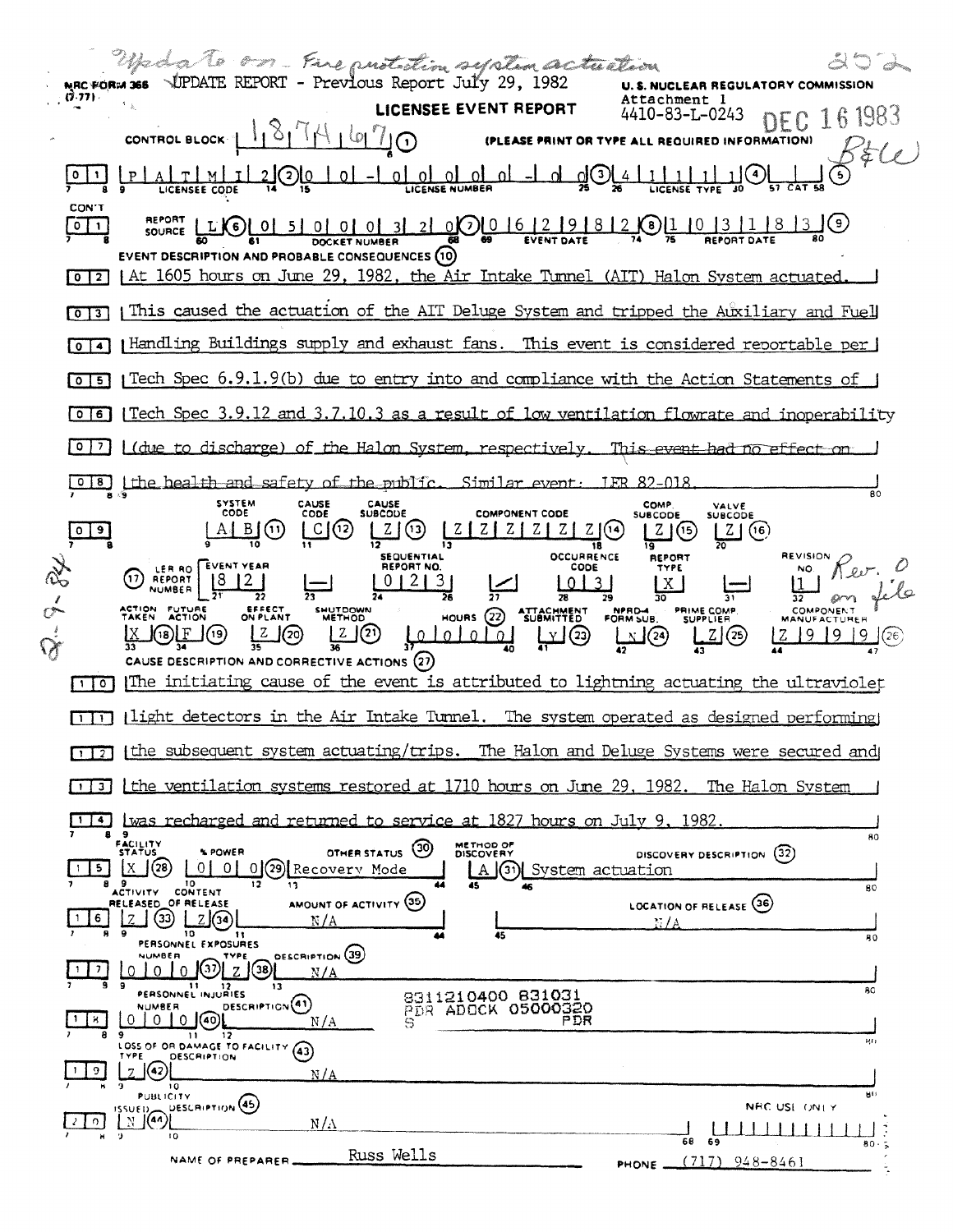# LER 82-023/03X-1 EVENT DATE - June 29, 1982

#### I. EXPIANNTION OF THE OCCURRENCE

At 1065 hours on June 29, 1982, the Air Intake Tunnel (AIT) Halon System actuated. This triggered the actuation of the AIT Deluge System which in turn tripped the supply and exhaust fans in the Auxiliary and Fuel Handling Buildings. The tripping of the fans resulted in ventilation flowrates below the Tech Spec miniman allowable flowrates in both buildings. This placed the unit in the Action Statement of Tech Spec 3.9.12. The ventilation in both the Auxiliary and Fuel Handling Buildings was restored to the Tech Spec operating band at 1710 hours on June 29, 1982.

Halon System actuation results in full discharge of the actuated banks. The actuation of June 29, 1982, rendered the AIT Halon System out-of-service, since it was discharged and therefore non-functional, and thus resulted in placing the unit in the Action Statement of Tech Spec 3.7.10.3.

These events are considered reportable under Technical Specification 6.9.1.9(b) due to inadvertent entry into and compliance with the Action Statements of the above Tech Specs.

#### II. CAUSE OF THE OCCURRENCE

The cause of the AIT Halon System actuation has been determined to be the result of adverse weather conditions existing at that time. It is believed that a large atmospheric electrical discharge (lightning) caused the ultraviolet detectors/actuators to trip. This in turn caused the Halon System to actuate, the AIT Deluge System actuation, and the ventilation fan trips due to system interlocks (see Unit 2 Operating Procedure 2104-6.1).

### III. CIRCUMSTANCES SURROUNDING THE OCCURRENCE

At the time of the occurrence, the Unit 2 facility was in a long-term cold shutdown state. The reactor decay heat was being removed via loss to ambient. Throughout the event there was no effect on the Reactor Coolant System or the core.

### IV. CORRECTIVE ACTIONS TAKEN OR TO BE TAKEN

Inmediate - The AIT Halon System was secured, along with the Deluge System.

The Auxiliary and Fuel Handling Building ventilation fans were also restarted and flowrates returned to Tech Spec limits.

The AIT Halon was recharged and then returned to service at 1827 hours on July 9, 1982.

Long-Term - Louvers were installed in the openings of the AIT structure on August 1, 1983, in order to preclude future actuations due to a light flash from nearby lightning.

# V. COMPONENT FAILURE DATA

N/A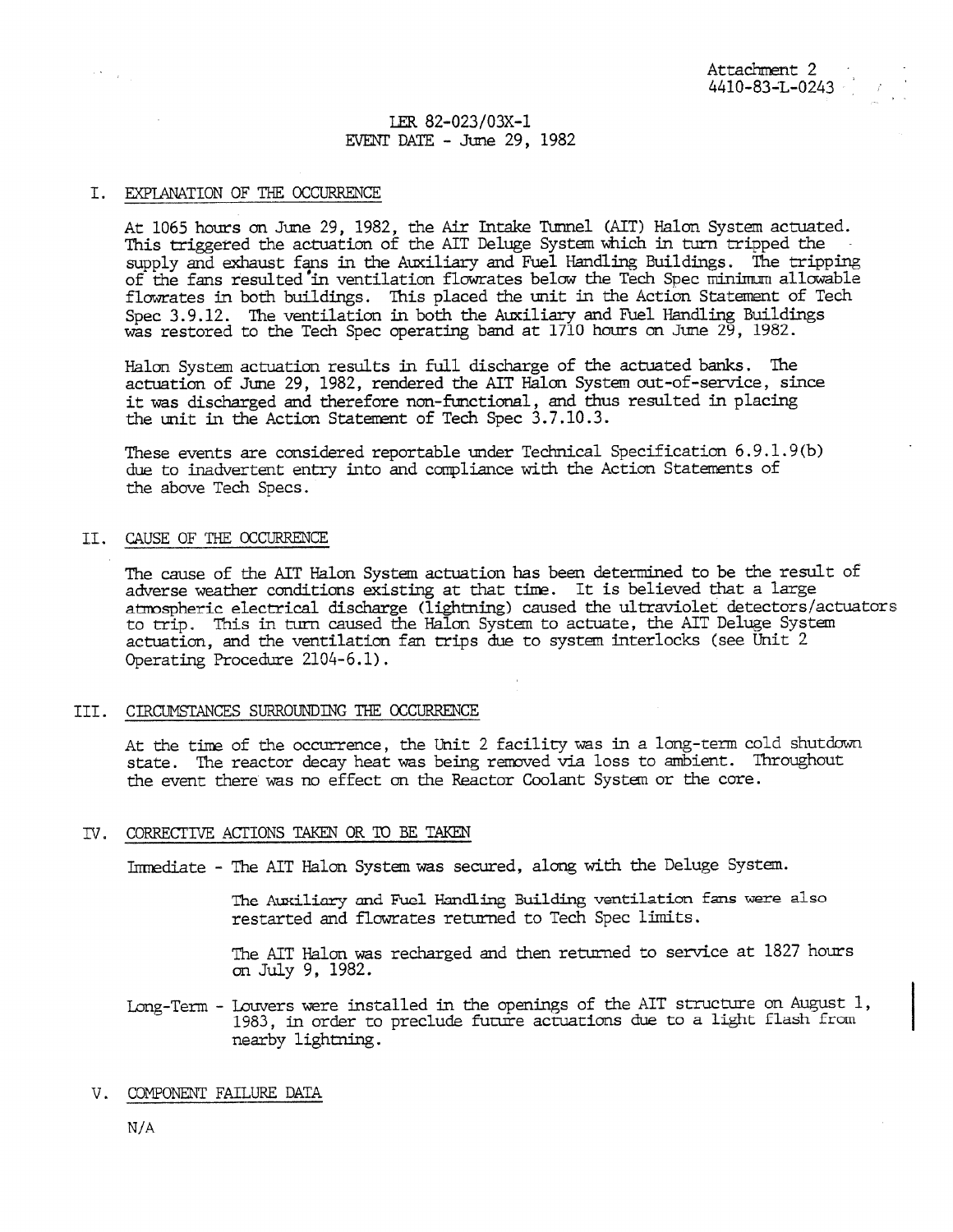

#### **GPU Nuclear Corporation**

Post Office Box 480 Route 441 South Middletown, Pennsylvania 17057-0191 717 944-7621 TELEX 84-2386 Writer's Direct Dial Number:

## October 31, 1983 4410-83-L-0243

Office of Inspection and Enforcement Attn: Dr. Thomas E. Murley Regional Administrator US Nuclear Regulatory Commission Region I 631 Perk Avenue King of Prussia, PA 19406

Dear Sir:

Three Mile Island Nuclear Station, Unit 2 (TMI-2) Operating License No. DPR-73 Docket No. 50-320 Updated Licensee Event Reports

The Licensee Event Reports listed in Attachment 1 have been updated and are enclosed as Attachment 2 to this letter.

If you have any questions, please contact Mr. J. J. Byrne of my staff.

ncerely. .or.

BKK/JJB/RDW/jep

Attachments

**CC; Mr.** L. H. Barrett, Deputy Program Director - TMI Program Office Dr. B. J. Snyder, Program Director - TMI Program Office



GPU Nuclear Corporation is a subsidiary of the General Public Utilities Corporation